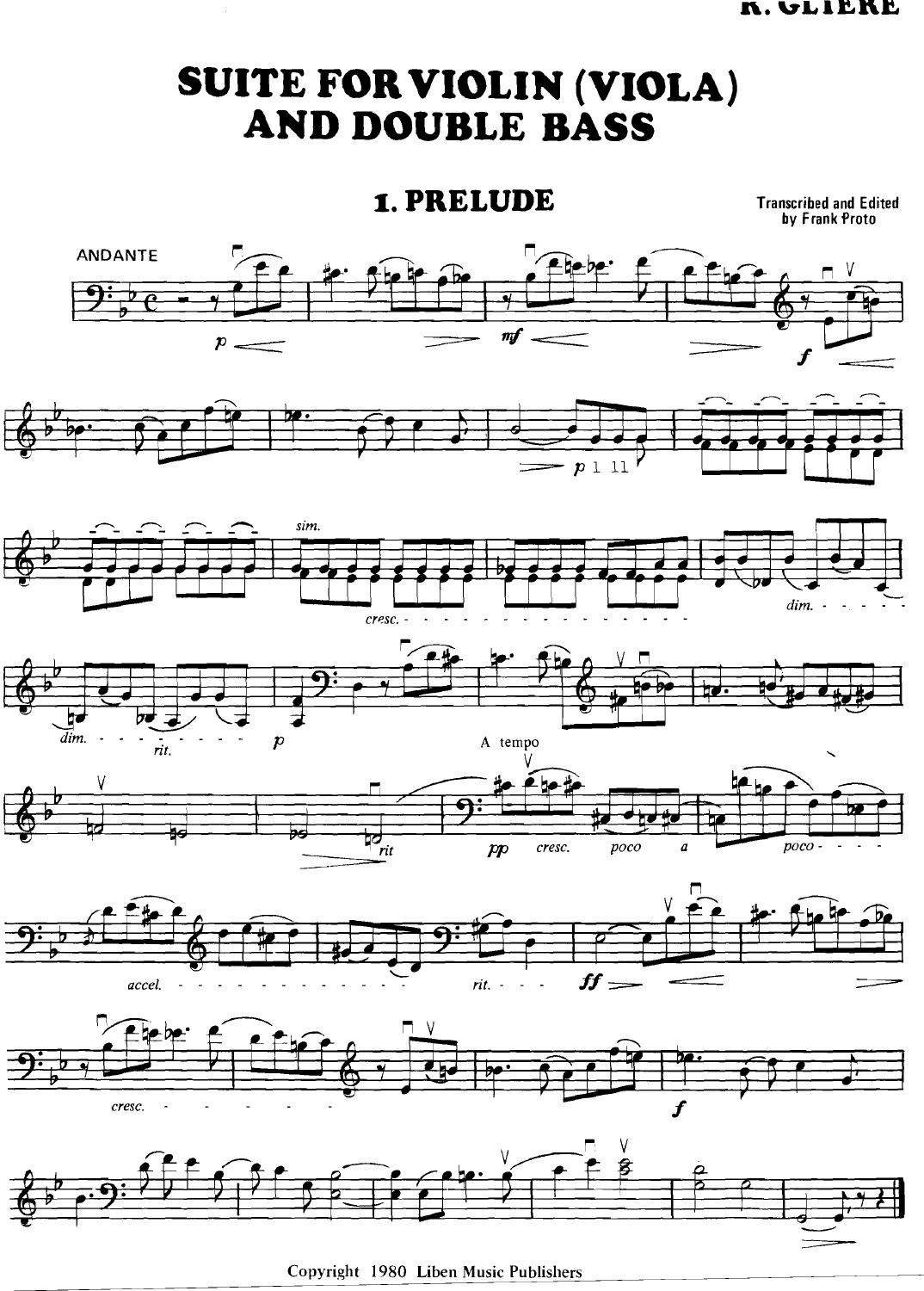## **GAVOTTE**





 $\bm{\mathcal{P}}$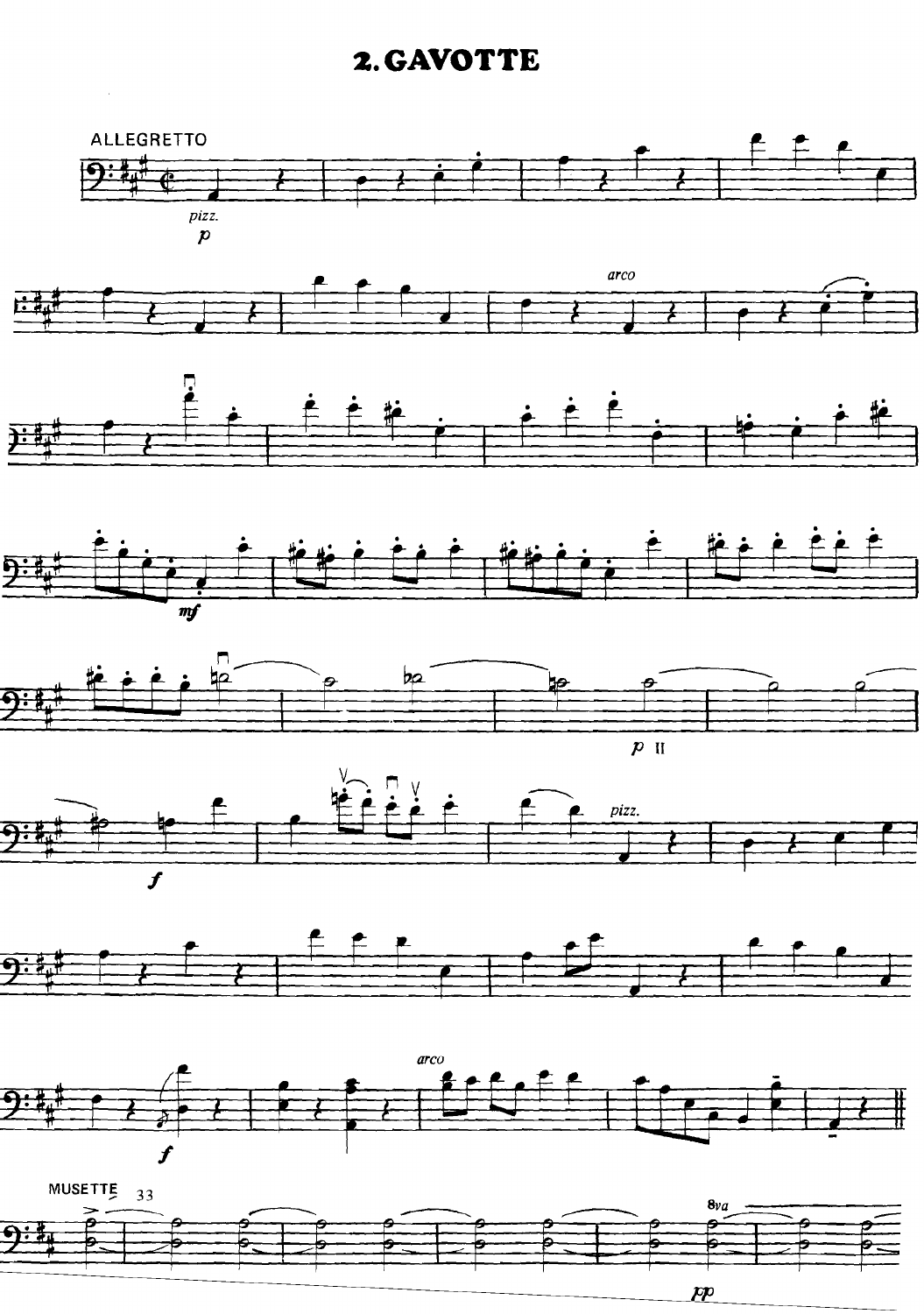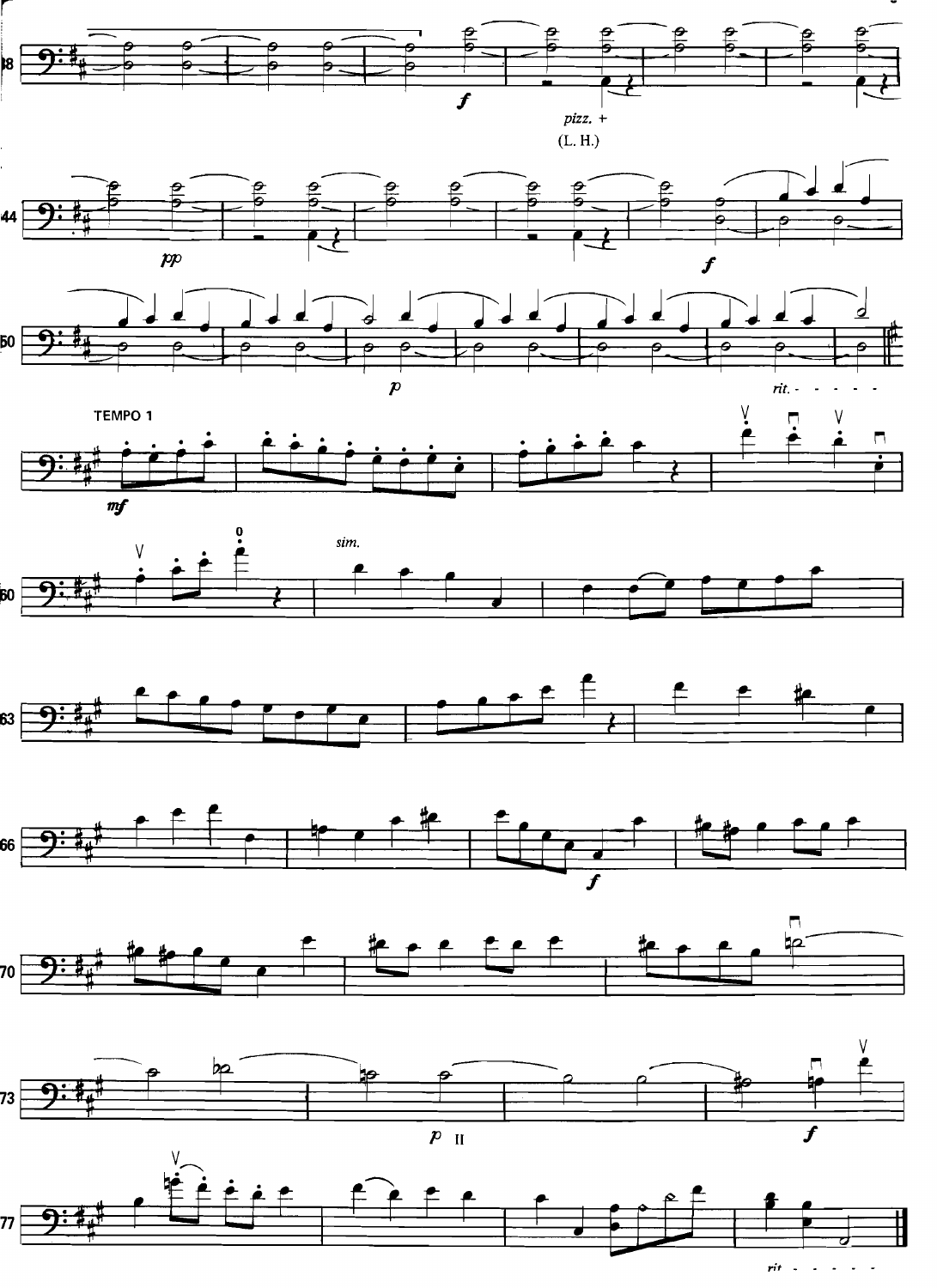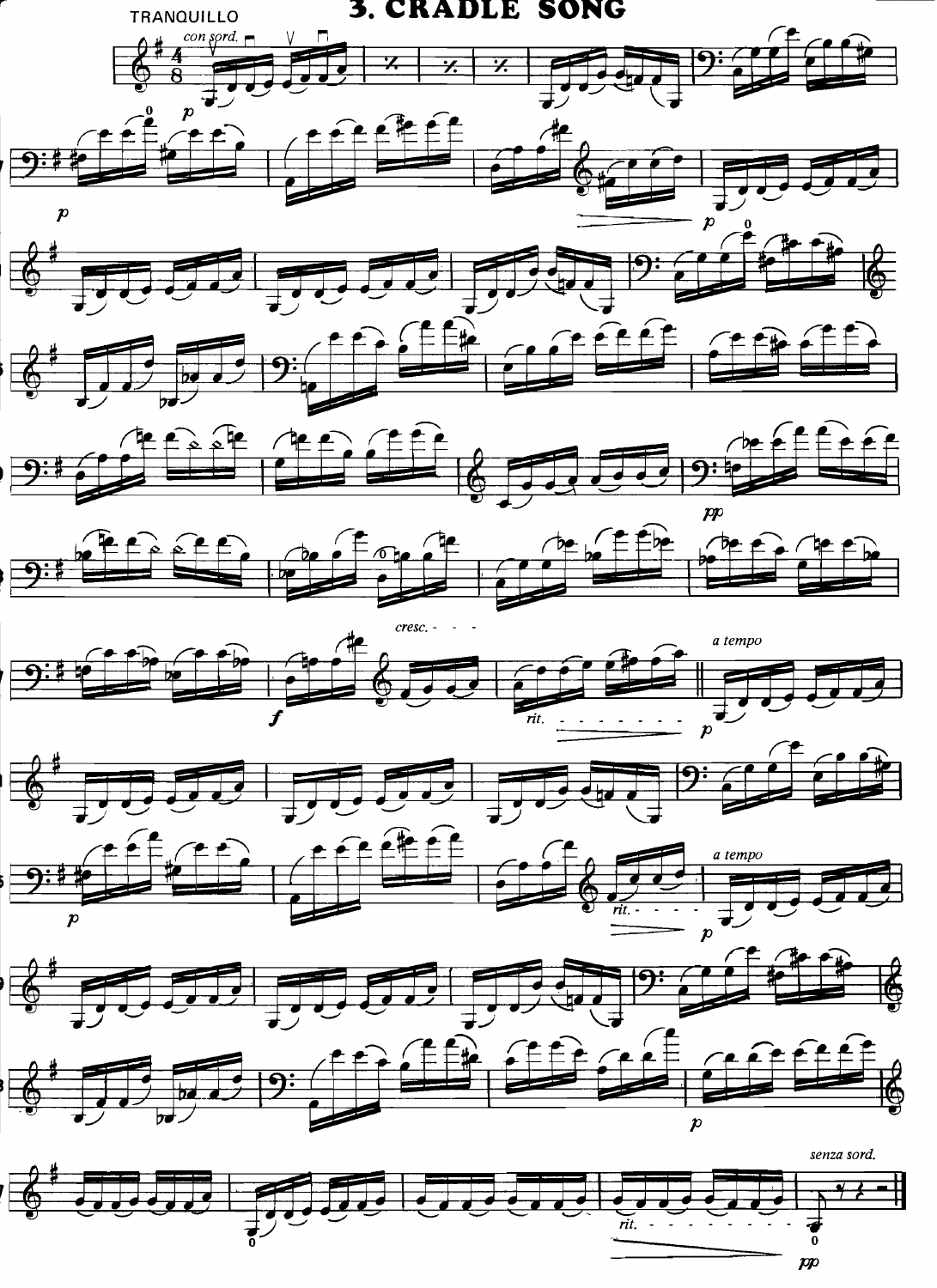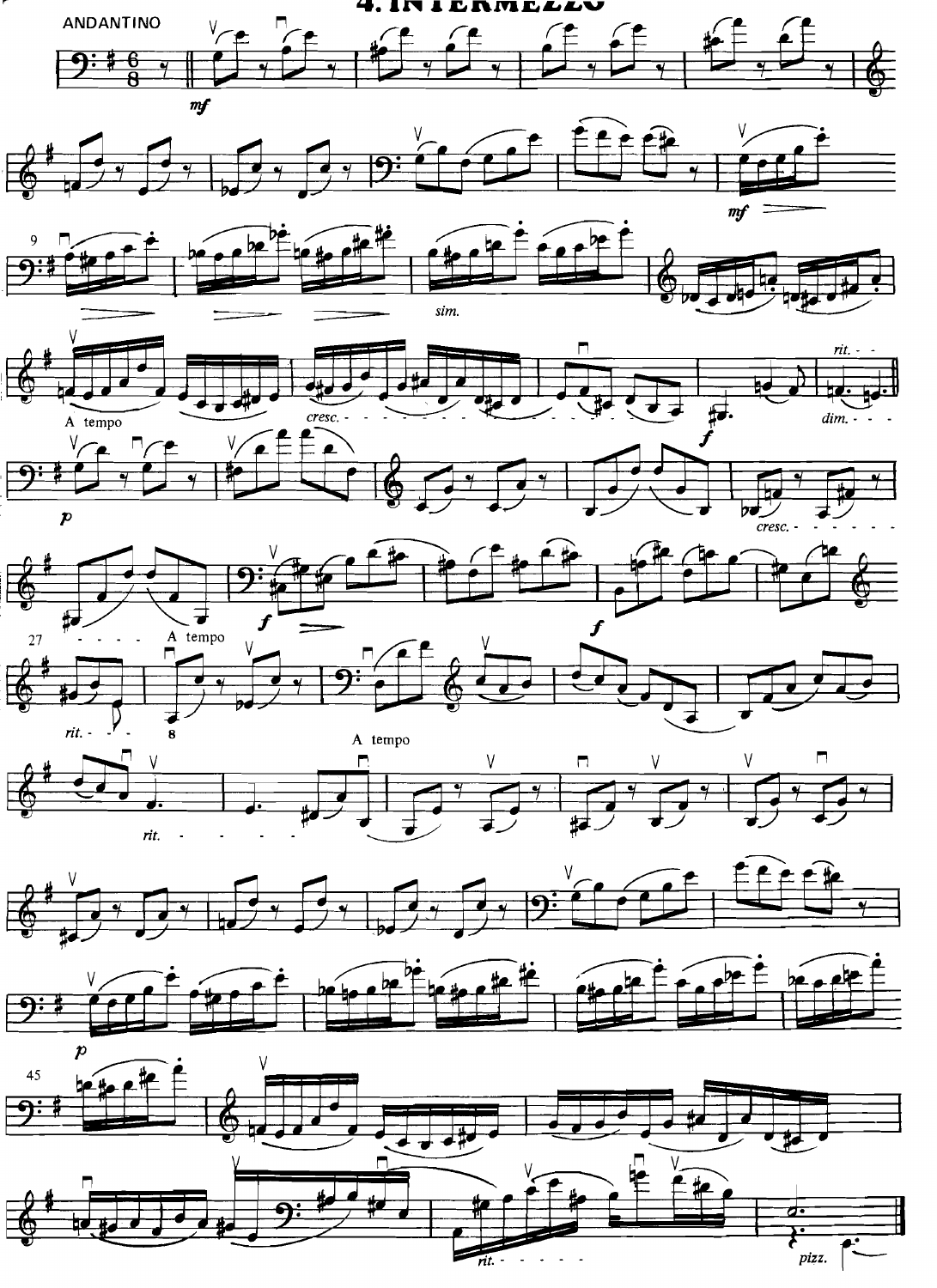